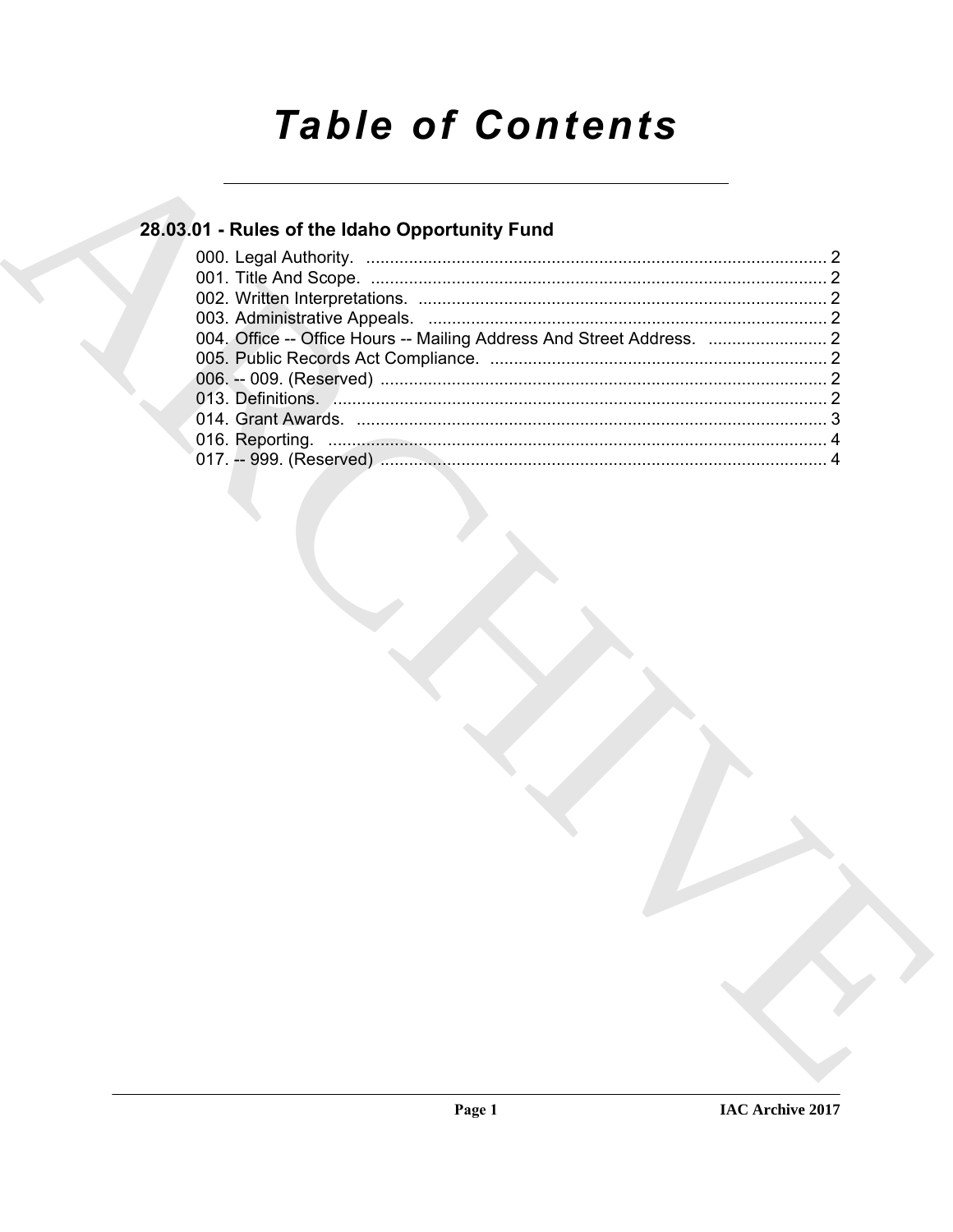#### **IDAPA 28 TITLE 03 CHAPTER 01**

#### **28.03.01 - RULES OF THE IDAHO OPPORTUNITY FUND**

#### <span id="page-1-1"></span><span id="page-1-0"></span>**000. LEGAL AUTHORITY.**

These rules are promulgated under the legal authority of Section 67-4733, Idaho Code. (3-20-14)

#### <span id="page-1-2"></span>**001. TITLE AND SCOPE.**

**01. Title**. These rules shall be cited as IDAPA 28.03.01, "Rules of the Idaho Opportunity Fund."

 $(3-20-14)$ 

**28.83.01 - RULES OF THE IDAN OPPORTUNITY FUND<br>
1990.** LEGAL ALTHONTY.<br>
1991. IECAL ALTHONTY.<br>
1991. IECAL ALTHONTY.<br>
1991. IECAL ALTHONTY.<br>
1991. IECAL ALTHONTY.<br>
1991. IECAL ALTHONTY.<br>
1991. IECAL ALTHONTY.<br>
1991. IECAL **02. Scope**. These rules implement House Bill H100, enacted by the First Regular Session of the Sixtysecond Legislature and signed into law on March 21, 2013. These rules amend Chapter 47, Title 67, Idaho Code, by the addition of new sections 67-4732 through 67-4736, Idaho Code. The three (3) new sections provide a short title and legislative intent, provide rulemaking authority to the Director of the Department of Commerce create the Opportunity Fund in the State Treasury, provide for the makeup and use of the fund, provide that agreements are required for disbursement of funds and provide for annual reporting by the Director of the Department of Commerce.  $(3-20-14)$ 

#### <span id="page-1-3"></span>**002. WRITTEN INTERPRETATIONS.**

The Department has no written interpretations of these rules. (3-20-14)

#### <span id="page-1-4"></span>**003. ADMINISTRATIVE APPEALS.**

The award of grants under the Opportunity Fund are made at the discretion of the Director of the Department of Commerce. In light of the discretionary nature of awarding these grants, there is no administrative appeal under these rules. (3-20-14) rules. (3-20-14)

#### <span id="page-1-5"></span>**004. OFFICE -- OFFICE HOURS -- MAILING ADDRESS AND STREET ADDRESS.**

The mailing address of the Department for information regarding the Opportunity Fund Act is: 700 West State Street, PO Box 83720, Boise, ID 83702-0093; the telephone number is (208) 334-2470; and the facsimile number is (208) 334-2631. Documents may be filed at the state office during regular business hours of 8am to 5pm, Monday through Friday, excluding holidays. (3-20-14) Friday, excluding holidays.

#### <span id="page-1-6"></span>**005. PUBLIC RECORDS ACT COMPLIANCE.**

All rules contained in this chapter are subject to and in compliance with the Idaho Public Records Act (Title 74, Chapter 1, Idaho Code). (3-20-14) Chapter 1, Idaho Code).

#### <span id="page-1-7"></span>**006. -- 009. (RESERVED)**

#### <span id="page-1-9"></span><span id="page-1-8"></span>**013. DEFINITIONS.**

**01. Company Performance Agreement**. An agreement between a local government and a Grantee Business, in addition to any requirements in rules adopted by the Department. (3-20-14)

<span id="page-1-13"></span><span id="page-1-12"></span><span id="page-1-11"></span><span id="page-1-10"></span>**02. Department**. Idaho Department of Commerce. (3-20-14)

**03.** Grantee Business. A non-governmental company or organization that receives funding through a y Performance Agreement. (3-20-14) Company Performance Agreement.

**04. Local Government Grant Agreement**. An agreement between the Department and one (1) or more local governments.

<span id="page-1-14"></span>**06. Public Cost**. Any cost incurred by the state of Idaho or local government of the state of Idaho for the purpose of promoting economic development to retain, expand, or attract quality jobs in industries deemed vital to the health of the local and statewide economy. Public costs do not include impact fees or easements. (3 the health of the local and statewide economy. Public costs do not include impact fees or easements.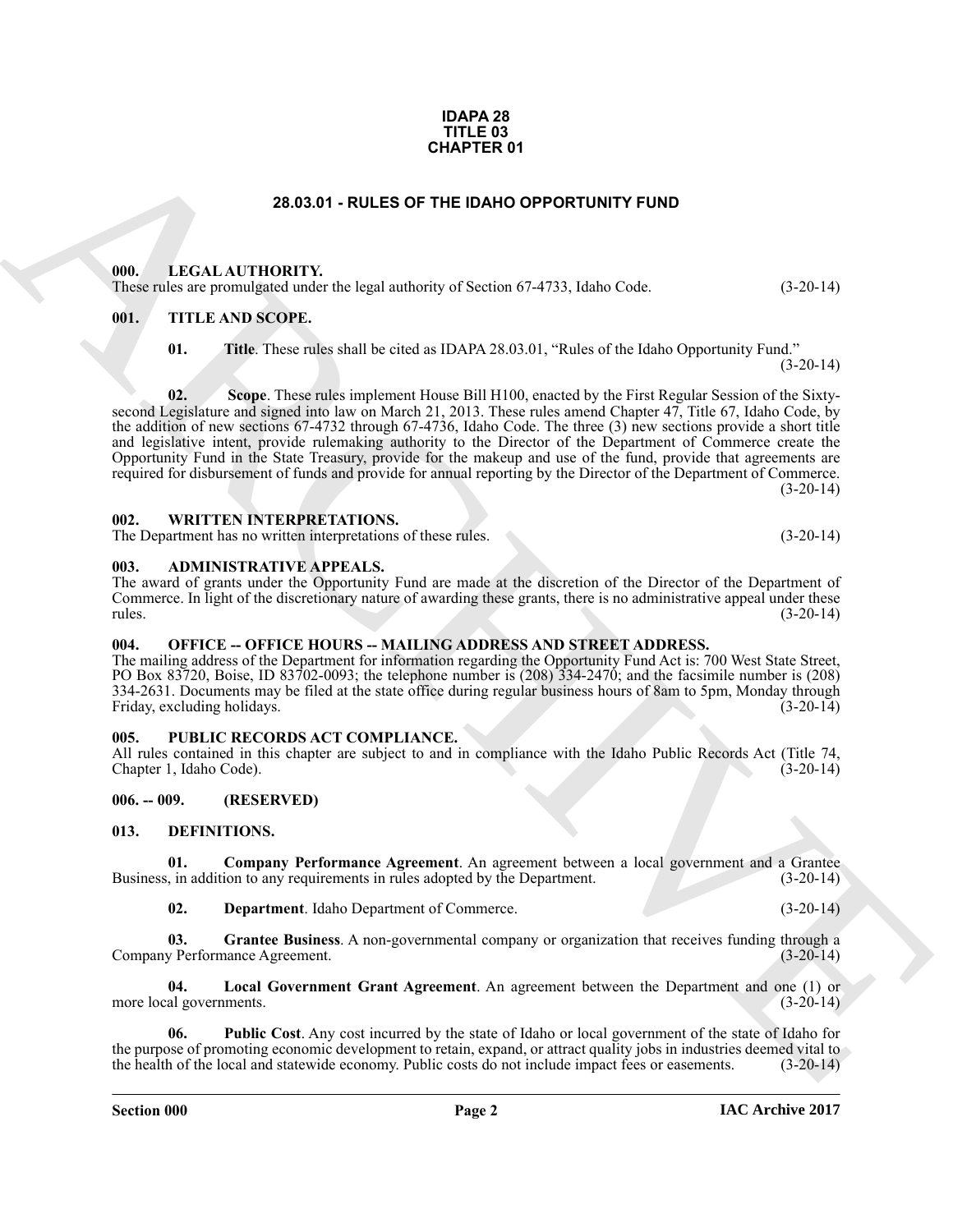#### <span id="page-2-3"></span><span id="page-2-1"></span><span id="page-2-0"></span>**014. GRANT AWARDS.**

**01. Funding**. The Director of the Department may, in his sole discretion, award Opportunity Fund grants to local government for public costs incurred with the purpose to retain, expand or attract jobs which shall<br>(3-20-14) include: (3-20-14)

**a.** Construction of or improvements to new or existing water, sewer, gas or electric utility systems for visiting buildings to be used for industrial or commercial operations; (3-20-14) new or existing buildings to be used for industrial or commercial operations;

<span id="page-2-5"></span>**b.** Flood zone or environmental hazard mitigation; or (3-20-14)

**c.** Construction, upgrade or renovation of other infrastructure related items including, but not limited to, railroads, broadband, parking lots, roads or other public costs that are directly related to specific job creation or expansion projects. (3-20-14)

**Equivariant of Examples Commerce Commercial Commercial Commercial Commercial Commercial Commercial Commercial Commercial Commercial Commercial Commercial Commercial Commercial Commercial Commercial Commercial Commercial 02. Local Match**. The local government must provide allowable local match. Allowable match includes those costs which are allowable within the Opportunity Fund and must be provided by the local government as cash, in-kind services, fee waivers (such as development impact fees), donation of assets, the provision of infrastructure or a combination thereof. The match must represent a material commitment from the local government that is commensurate with the local government's financial condition. The Director of the Department has the authority to approve other forms of local match or waive the local match requirements. (3-20-14) authority to approve other forms of local match or waive the local match requirements.

<span id="page-2-4"></span>**03. Local Government Grant Agreements**. Local Government Grant Agreements will be entered into between the Department and one (1) or more local governments, and shall contain the following provisions:

(3-20-14)

**a.** A commitment on the part of the local government to match, in whole or in part, the funds allocated epartment;<br>(3-20-14) by the Department;

**b.** A provision requiring the local government to recapture any funds to which the local government is under the Company Performance Agreement; entitled under the Company Performance Agreement;

**c.** A provision requiring repayment from the local government to the Department for any funds used for unapproved purposes or disbursed prior to compliance with the Company Performance Agreement or achievement of the job creation or other performance targets; (3-20-14) achievement of the job creation or other performance targets;

**d.** A provision allowing the Department access to records possessed by the local government necessary to ensure compliance with the Company Performance Agreement and with the requirements of the Opportunity Fund; (3-20-14) Opportunity Fund;

**e.** A provision establishing a schedule for the disbursement of funds from the Opportunity Fund to the local government that reflects the disbursement schedule established in the Company Performance Agreement; and  $(3-20-14)$ 

<span id="page-2-2"></span>**f.** Any other lawful provision the Department deems necessary to ensure the proper use of state funds.  $(3-20-14)$ 

**04. Company Performance Agreements**. Company Performance Agreements will be entered into between one (1) or more local governments and a Grantee Business, and may contain the following provisions:

 $(3-20-14)$ 

**a.** A commitment to create or retain a specified number of jobs within a specified salary range at a location: (3-20-14) specific location;

A commitment regarding the time period in which the jobs will be created or retained and the riod for which the jobs must be maintained; (3-20-14) minimum time period for which the jobs must be maintained;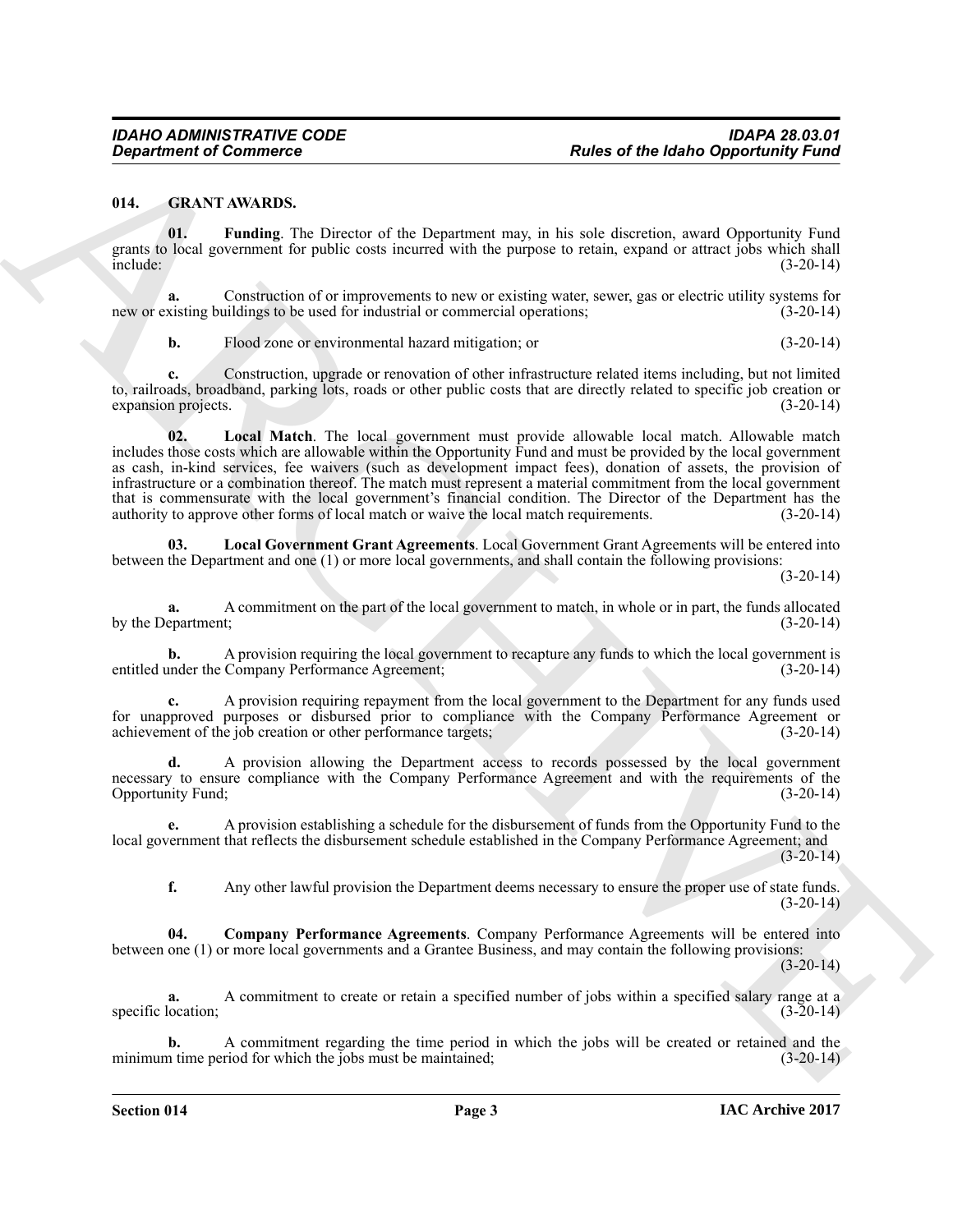**c.** A commitment to complete the construction related to the agreed upon capital expenditures; (3-20-14)

**d.** A provision that a reasonable percentage of the total amount of the grant be withheld until specified nnce targets are met; (3-20-14) performance targets are met;

**e.** A provision that a reasonable percentage of the total amount of the grant be withheld until the specified number of jobs are maintained for a specified period of time;

**f.** A commitment to provide proof satisfactory to the local government and the Department of new ted or existing jobs retained and the salary level of those jobs; (3-20-14) jobs created or existing jobs retained and the salary level of those jobs;

**g.** A provision that funds received under the Company Performance Agreement may be used only for a purpose as authorized by the Opportunity Fund; (3-20-14)

**h.** A provision allowing the Department or the local government to inspect the records of the Grantee Business as required to confirm compliance with the Company Performance Agreement or with the requirements of the Opportunity Fund. The provision shall limit the access of the Department and/or local government to only those records of the Grantee Business that are necessary to ensure compliance; (3-20-14) records of the Grantee Business that are necessary to ensure compliance;

**i.** A provision establishing the method for determining compliance with the Company Performance Agreement; (3-20-14) Agreement; (3-20-14)

**j.** A provision establishing a schedule for disbursement of funds under the Company Performance Agreement that allows disbursement of funds only in proportion to the amount of performance completed under the Company Performance Agreement; (3-20-14) Company Performance Agreement;

**k.** A provision requiring repayment of grant funds and corresponding terms for repayment, if applicable, in the event a Grantee Business subsequently fails to comply with the terms of the Company Performance Agreement; (3-20-14)

**l.** A provision that any repayments of grant funds required if the performance targets are not achieved may be prorated to reflect a partial attainment of job creation or other performance targets; and (3-20-14)

**m.** Any other lawful provision the Department or the local government finds necessary to ensure the se of state or local funds. (3-20-14) proper use of state or local funds.

<span id="page-3-3"></span>**05. Disbursements**. Funds will be disbursed from the Opportunity Fund to the local government as defined in the Local Government Grant Agreement and after the local government has demonstrated that the Grantee<br>Business has complied with the terms of the Company Performance Agreement. (3-20-14) Business has complied with the terms of the Company Performance Agreement.

<span id="page-3-2"></span>**06.** Award Amounts. The amount of each grant shall be determined by the Director, in his sole discretion. (3-20-14) discretion. (3-20-14)

#### <span id="page-3-4"></span><span id="page-3-0"></span>**016. REPORTING.**

<span id="page-3-6"></span><span id="page-3-5"></span>**Quarterly**. The Director of the Department shall report to the Economic Advisory Council rant activity and performance. (3-20-14) quarterly on the grant activity and performance.

**Experiment of Commuters.**<sup>22</sup><br> **Experiment of Commuters** in complete the construction related by the gave the busho Opposition is a complete the complete the solution of the solution related to the solution of the comple **02. Annually**. The Director of the Department shall publish an annual report regarding the state of the Opportunity Fund no later than September 30 each year. The report shall contain information on the commitment of funds, disbursement and use of the funds, the number of jobs committed and created, the total capital expenditures resulting from grant funds and the median wage of total jobs created. The annual report will be made available to the Governor, the Joint Finance-Appropriations Committee and the public. (3-20-14) Governor, the Joint Finance-Appropriations Committee and the public.

#### <span id="page-3-1"></span>**017. -- 999. (RESERVED)**